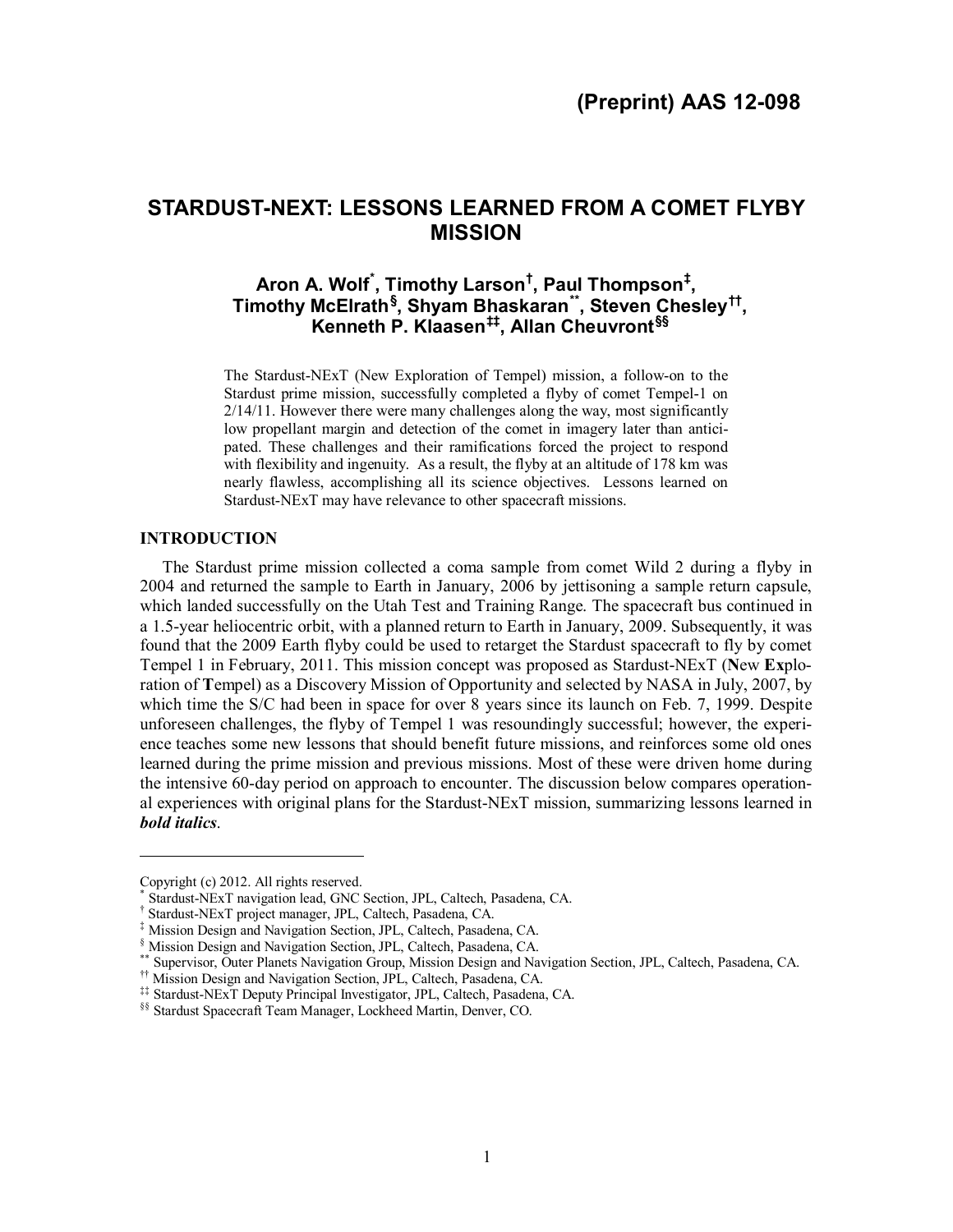## **Science objectives**

The proposed baseline mission objectives were:

1. Document the style and amount of sublimational erosion and other surface changes occurring between successive perihelion passages of a comet.

2. Extend the geologic mapping of the nucleus of Tempel 1 to elucidate the extent and nature of layering and help constrain models of the formation and structure of comet nuclei.

3. Extend the study of smooth flow deposits, active areas, and known exposures of water ice.

4. If possible, determine the size and depth of the crater formed by Deep Impact (DI) and map any evidence of crater ejecta to provide constraints on models of crater formation and to derive further information on the structural properties of the nucleus of Tempel 1. (The DI impact produced so much ejecta that DI did not succeed in imaging the crater.)

The performance floor objective (required by NASA as part of the proposal) was to return at least one stereo image pair at a resolution of 20 m/pixel or better with a stereo separation angle between 10 and 30°, and to image at least 25% of the hemisphere seen by Deep Impact at 80 m/pixel or better.

Imaging of the DI crater, while not a stated criterion for mission success, was a goal of great interest. Imaging the crater required controlling the encounter time so as to arrive at the point in the comet's rotational period that would place the crater underneath the S/C with the desired geometry and lighting conditions. Achieving this geometry could have required changing the time of arrival (TOA) by up to  $\sim$ 20 hours (half of the comet's 40.7-hr rotational period). Analysis found that the most fuel-efficient point in the trajectory to adjust TOA was roughly a year before encounter (requiring  $\sim$  2.9 m/s  $\Delta V$  per hour of TOA change). A maneuver at this time was included in the mission plan as TCM-28. A 20-hour change in TOA at one year before encounter would have required  $\sim$ 7.2 kg of propellant, which was over 40% of the estimated propellant quantity onboard at the time the Stardust-NExT mission was proposed. The estimated propellant quantity at proposal time was sufficient to accommodate a 20-hour change with some margin. TOA adjustments made closer to encounter would have required significantly more fuel to accomplish (e.g., 15 m/s per hour at E-30 days, increasing closer to encounter) and could not be accommodated with the propellant onboard. This constraint required the important decision of how much to adjust arrival time to be made a year prior to encounter.

#### **SPACECRAFT DESCRIPTION AND STATUS AT START OF MISSION**

The Stardust spacecraft is illustrated in Figure 1. The spacecraft bus measures 1.7-meters in length and 0.66-meters in width. Power is provided by two solar arrays, protected from damage due to dust impacts during a comet encounter by Whipple shields.

At the start of the Stardust-NExT mission in the fall of 2007, all subsystems were healthy; the spacecraft had operated on only one of its two redundant sets of electronics during the prime mission and had not yet used the other set. Margin still remained on all components in the set used during the prime mission. Detailed status of selected subsystems is discussed below.

## **Attitude control**

The spacecraft is three-axis stabilized with thrusters mounted in four groups of 4 (each group consisting of two 1-N RCS and two 5-N TCM thrusters). All thrusters are mounted on the lower deck of the spacecraft (opposite the high-gain antenna and solar panels), firing nearly in the same direction but canted to provide control authority about all three axes. This unbalanced thruster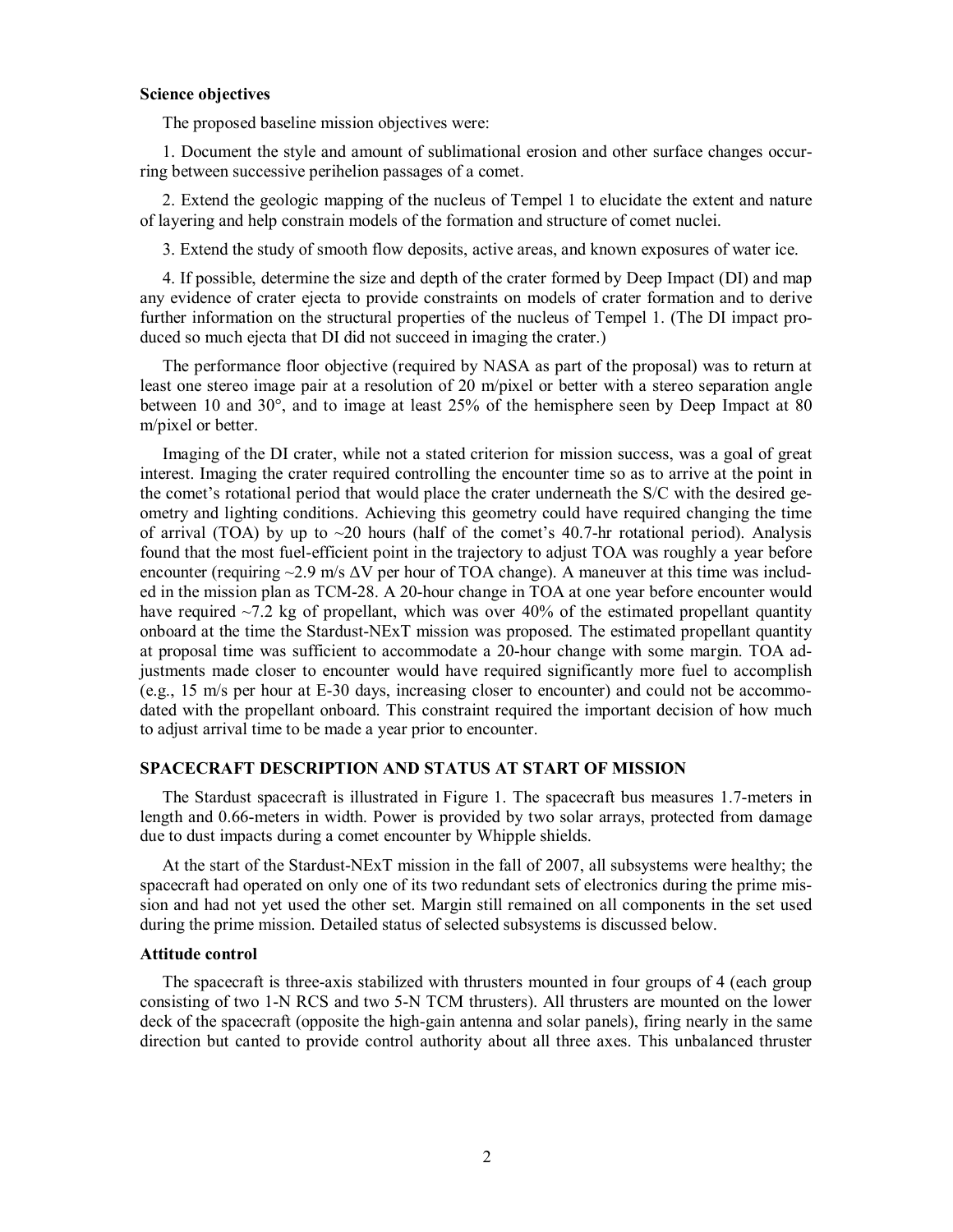configuration produced a nonzero net ∆V whenever thrusters were fired. Thrusters provided the sole means of attitude control. Frequent pulsing was required to maintain pointing within a desired deadband.

## **Propulsion**

Most of the 85 kg of propellant onboard at launch was expended during the prime mission. The spacecraft was contacted several times in late January / early February of 2007 after slightly over a year of dormancy since the end of the prime mission. At that time, the remaining fuel was estimated to be approximately 17.1 kg.



**Figure 1. Stardust spacecraft configuration.** Sample return capsule was jettisoned prior to the start of the Stardust-NExT mission.

## **Science payload**

The Stardust-NExT science payload included the following instruments:

*Navigation camera (NAVCAM).* The NAVCAM utilized the flight spare optics from the Voyager wide-angle camera. The camera is hard-mounted on the spacecraft bus, with its boresight aimed at a scanning mirror that rotates about the Y-axis (see Figure 1). The mirror is steerable through 180° so the comet can be imaged on approach to an encounter, near closest approach, and on departure as the spacecraft passes by the comet on the Sunlit side while the spacecraft holds attitude to present the Whipple shields to the incoming particle flow. A periscope allows the camera to look forward into the cometary dust stream on approach so that the camera rotating mirror and 200-mm optics are not impacted by dust particles. The camera looks through the periscope when the mirror is aimed within 16<sup>°</sup> of the spacecraft's X-axis.

During the Stardust prime mission, contamination of the camera was observed when the first images were taken in late 1999 and during the two subsequent 1-AU trajectory passes, as well as prior to the Annefrank encounter and on approach to Wild 2. The source of the contamination remains unknown. A procedure was developed that was successful in removing most of the contamination. This process involved turning on the CCD heater to raise the CCD temperature to 0– 10°C and then performing a "bake maneuver," slewing the spacecraft to place the Sun on the radiator on the –Z side of the spacecraft to raise the CCD temperature to 20–25°C. Camera bakes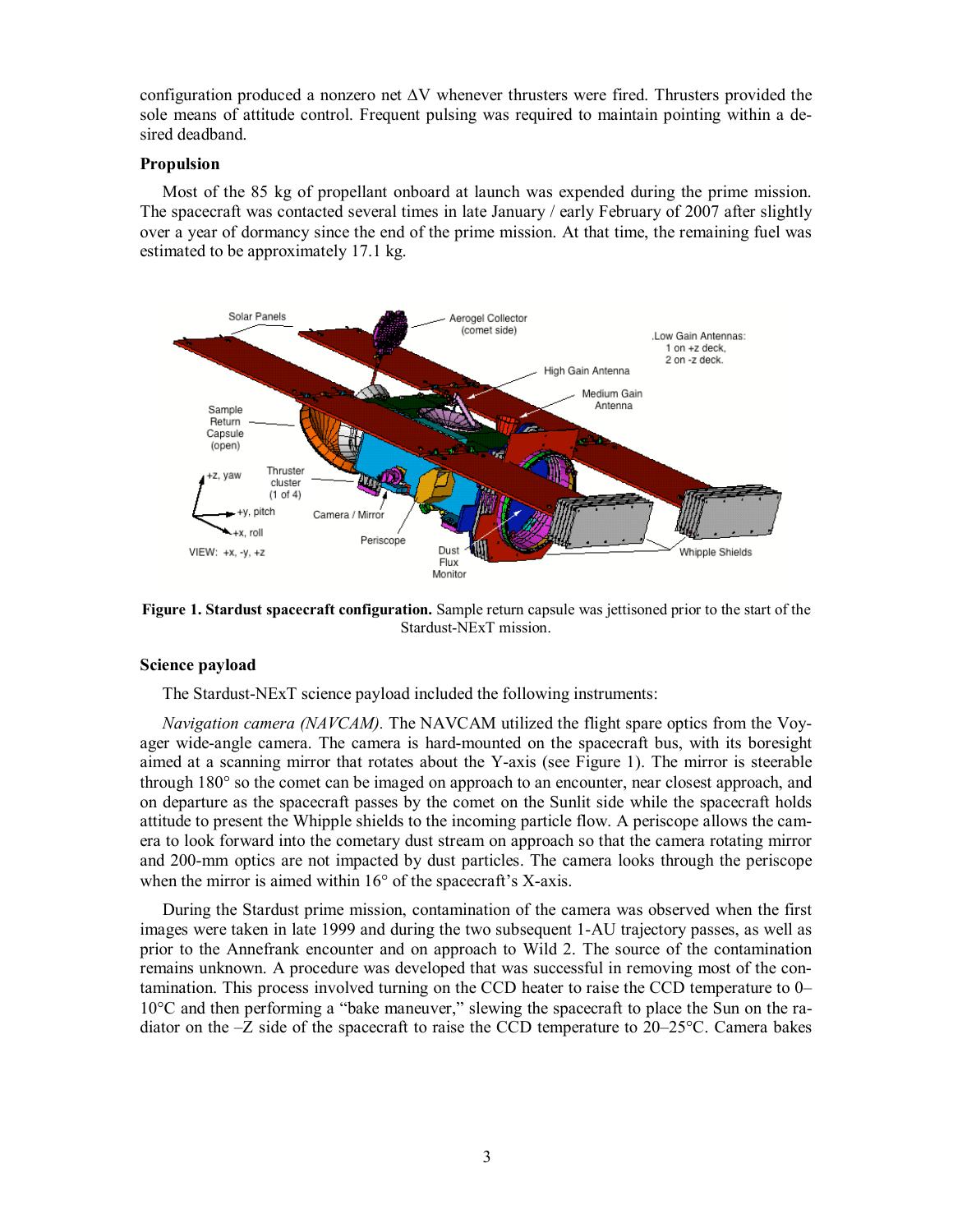were planned periodically during the Stardust-NExT mission, including four in the last 60 days prior to encounter, to mitigate the risk of image degradation due to contamination.

Also observed during the prime mission was a fixed pattern of noisy pixels that reduced the sensitivity of the NAVCAM when it had been powered on for longer than a few hours or when substantial background scattered light was present. Power-cycling the camera (turning it off and back on again) greatly reduced the density and amplitude of the pattern noise. However, there was concern that the NAVCAM would fail to turn on again after being turned off. Consequently, the Stardust-NExT project decided not to power-cycle it more often than absolutely necessary, allocating twelve power-cycles to support the most important images for ground-based optical navigation (those immediately preceding maneuver data cutoffs plus the image used to initialize the Autonav system described below prior to encounter).

*Dust Flux Monitor Instrument (DFMI).* This instrument provides data on the flux and size distribution of particles in the cometary environment. Electric pulses are generated as a special polarized plastic sensor is struck by high-energy particles as small as a few micrometers in diameter. The DFMI was activated shortly after launch to monitor interplanetary dust particles. After several months of operation, the instrument started to experience thermal problems and became noisy if left on for long periods. Consequently, the decision was taken to operate DFMI for only 30 minutes at a time. This method of operation was used successfully many times during the Stardust mission. The instrument performed nominally during the Wild 2 encounter.

*Cometary and Interstellar Dust Analyzer (CIDA).* CIDA is a mass spectrometer providing detection and analysis of certain compounds and elements. Particles impact a silver foil target at high velocities, emitting ions that travel down a tube to a detector. The detector measures the time of flight for each ion to travel through the instrument, which is a direct indication of mass.

Experiences with the NAVCAM during the prime mission showed that *development in an environment of restricted funding can lead to insufficient attention to design and quality control leading to operational issues* and that *better testing before launch can prevent problems during operations.* In our case, testing and more complete bakeout of volatiles could have identified and solved the NAVCAM contamination issue before launch. Also, power-cycle lifetime testing could have removed any concerns about how many times the camera could be power-cycled. Specific design recommendations for future cameras include lowering read noise and elimination of coherent noise sources, active control of detector temperature, automatic pre-exposure flushes of the detector, and ensuring adequate engineering telemetry to support instrument calibration.

## **Stardust Autonav system**

The Stardust spacecraft is equipped with an autonomous navigation (Autonav) system that enables closed-loop tracking of a comet nucleus near closest approach, designed for the Wild 2 encounter during the prime mission. The predicted delivery uncertainty for ground-in-the-loop navigation at encounter with Tempel 1 was roughly 30 km in the crosstrack directions and about 90 seconds in downtrack (all 1 sigma). These accuracies are not sufficient to maintain visual lock on the comet through closest approach (where the highest imaging resolution is obtained) with the scan mirror operating in open-loop mode. In particular, the crosstrack uncertainty is too large to determine the flyby plane in which the scan mirror needs to sweep, and the downtrack uncertainty is too large to determine the mirror angles vs. time through the encounter. For this reason, onboard closed-loop tracking is essential (as it was for the primary mission). This capability is provided by the autonomous navigation (Autonav) system [1].

Autonav is seeded with the best ground-based ephemeris knowledge, and Autonav operations are initiated at E-24 min. At 30-second intervals, comet images are taken and centroided, then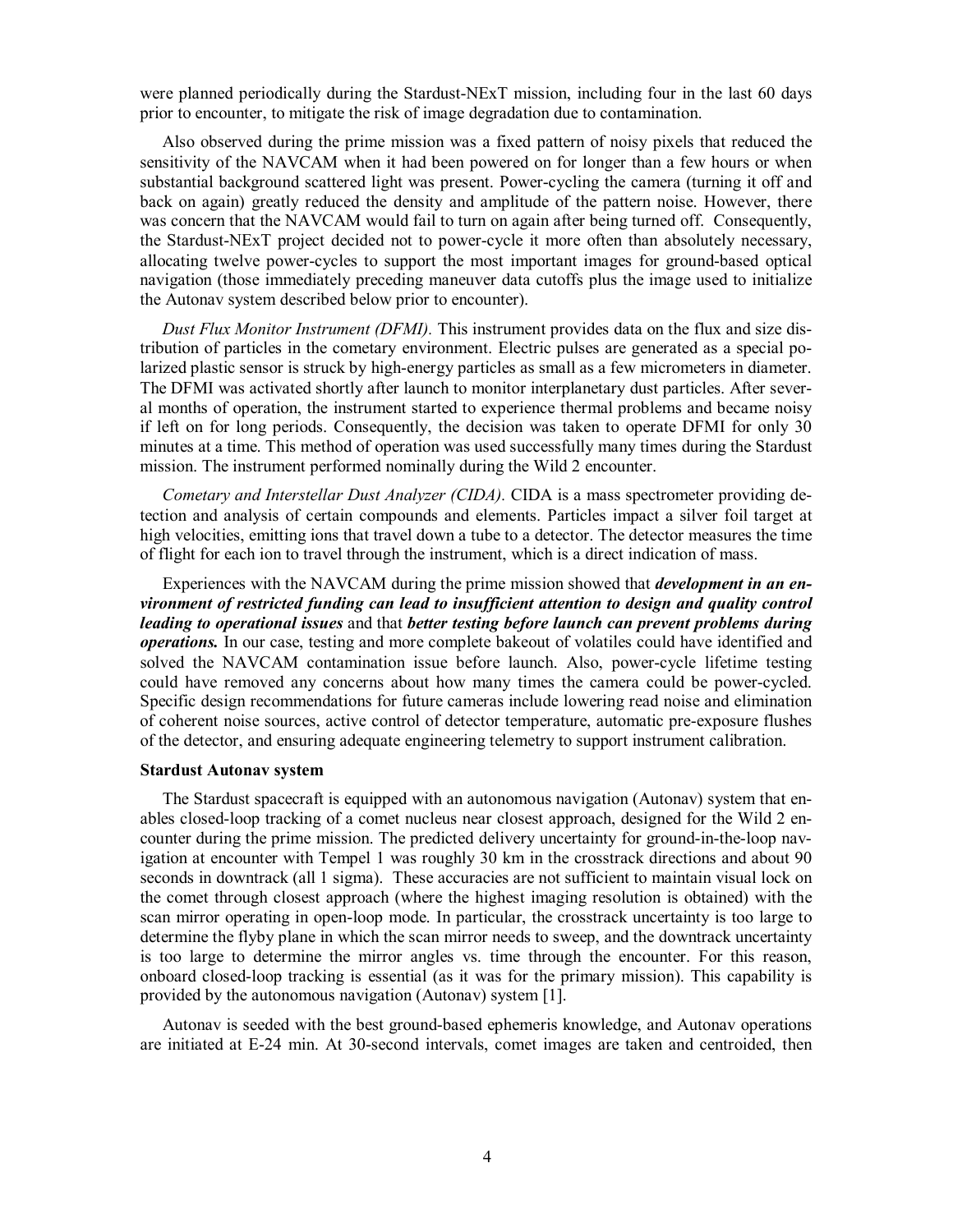used to perform a least-squares solution of the spacecraft state relative to the comet. The updated state is passed on to the Attitude Control System to compute the correct attitude for aligning the scan mirror plane and to the mirror controller to point the mirror. The first update occurs at E-10 min; subsequent updates occur after every image. At E-5 min, the spacecraft performs a roll maneuver to put the nucleus in the scan mirror plane. The encounter imaging sequence of 72 images is initiated at E-4 min, with images taken every 6 or every 8 seconds, with every second or every third image used by Autonav. Autonav terminates 90 seconds past the nominal encounter time.

## **BASELINE MISSION PLAN (AKA "WHAT WE THOUGHT WOULD HAPPEN")**

Figure 2 shows a north trajectory pole view of the interplanetary trajectory flown by the spacecraft from its Earth flyby in January, 2006 through the encounter with Tempel 1 in February, 2011. After the 2006 Earth flyby (during which the Wild 2 coma sample was returned to Earth in the sample return capsule), the spacecraft was placed into the heliocentric orbit labeled "Loops 1  $\&$  2", returning to Earth three years later (after two revolutions about the Sun) in January, 2009 for an Earth gravity assist that placed it into the orbit labeled "Loops  $3 \& 4$ ".



**Figure 2. Stardust-NExT cruise trajectory.** An Earth gravity assist in January, 2009 targeted the Stardust S/C to an encounter with comet Tempel 1. ∆V cost to move the encounter position was high due to the  $\sim$ 10.5° inclination of the orbit of Tempel 1 to the ecliptic plane.

#### **Imaging schedule**

An early science analysis predicted that the comet could be detectable 60 days before encounter. Consequently, science imaging at 2-hr intervals (with "sets" of 8 images shuttered at a time to gather a time history enabling construction of a light curve of the comet on approach) was planned to begin at E-60 days, requiring continuous operation in 0.25° deadbands until encounter. The available data rate was insufficient to downlink an entire set of 8 complete images in a 2 hour period, so the data volume was reduced by downlinking only a "window" of 200x200 pixels in the center of each image. The  $0.25^{\circ}$  deadband subtends  $\sim \pm 75$  pixels in the NAVCAM field of view, so windows of 200x200 pixels are wide enough to capture the comet with some margin. For ground-based optical navigation (OPNAV), the plan was to add up to 3 additional windows for stars in selected images, to locate the comet against a star field. Two sets of OPNAV images were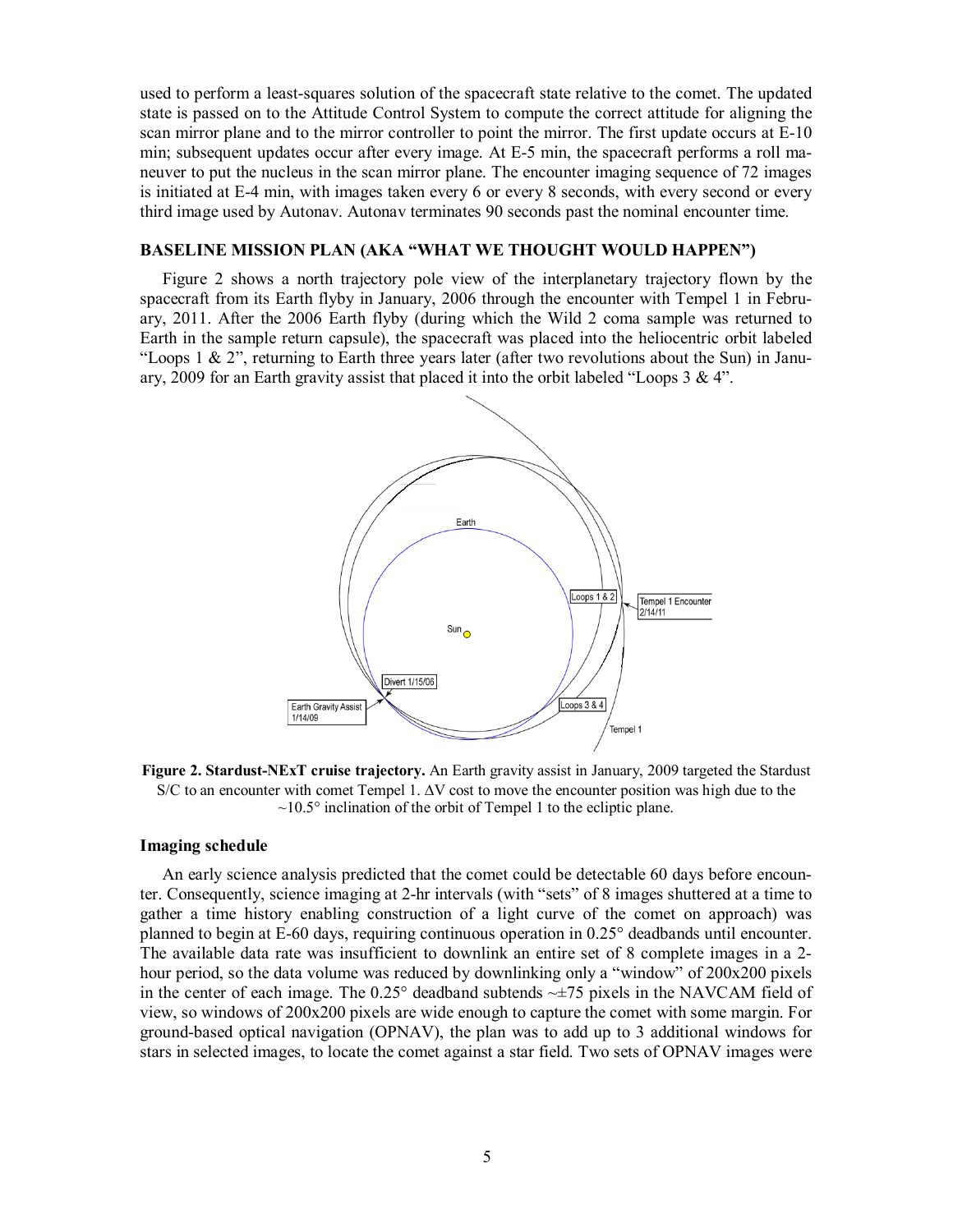planned during the interval between E-60 and E-30 days, 1 set per day between E-30 and E-10 days, and 2 sets per day from E-10 days to E-42 hours.

#### **Maneuver plan**

The schedule of planned maneuvers during the last few months prior to encounter is shown in Table 1. As the table shows, several changes were made to this schedule – these changes are explained in the following sections.

|                 | Plan as of Oct. 2010 |                  | <b>Final executed maneuver</b> |                  |
|-----------------|----------------------|------------------|--------------------------------|------------------|
|                 |                      | <b>Mnyr time</b> |                                | <b>Mnyr time</b> |
| <b>Maneuver</b> | <b>Date</b>          | wrt flyby        | <b>Date</b>                    | wrt flyby        |
| TCM-30          | 10/13/10             | $E-125d$         | 11/20/10                       | $E-87d$          |
| ITCM-31         | 1/14/11              | $F-32d$          | 1/31/11                        | $F-14d$          |
| TCM-32          | 2/4/11               | $E-10d$          | 27/11                          | $E-7d$           |
| TCM-33          | 2/13/11              | $E-2d$           | 2/13/11                        | $E-2d$           |
| <b>TCM-34</b>   | 2/14/11              | $E-18h$          | n/a                            | n/a              |

**Table 1. Schedule of Planned and Actual Maneuver Dates**

The data cutoff for the E-2 day maneuver (TCM-33) was set at E-78 hours, after a detailed reexamination of the entire Stardust-NExT maneuver design process in the months before encounter showed that the minimum time to design this maneuver was 30 hours.

The maneuver at E-18 hours (TCM-34) was a planned contingency maneuver, to be used only to move the encounter aimpoint further from the comet if needed. Since the time available was insufficient to accommodate the full 30-hour maneuver design process, exercising this contingency would have amounted to selecting one of three maneuver designs that had been "pre-canned" (including testing of S/C sequences) weeks in advance for uplink to the S/C. These maneuvers were designed to move the aimpoint 35, 70, and 150 km radially away from the comet along a line from the nucleus to the nominal aimpoint in the B-plane (see also Figure 5).

#### **Attitude profile on approach**

The attitude profile from E-60 days to encounter was largely driven by the plans for imaging the comet on approach discussed above, the desire to point the high-gain antenna (HGA) at Earth for tracking and communication unless otherwise necessary, and the geometry of the NAVCAM and periscope on the spacecraft (both of which are mounted on the –Z side of the S/C, opposite the HGA which is fixed and points along the  $+Z$  axis as shown in Figure 1).

The Earth-S/C-comet angle (between the S/C-Earth and S/C-comet vectors) along the trajectory from E-60 days to encounter is plotted in Figure 3. Recall that a mirror angle of  $> 16^{\circ}$  is needed to avoid imaging through the periscope (and to avoid the associated signal attenuation). With the HGA pointed to Earth and the  $+X$  axis "flying forward," pointing generally toward the comet, the comet can be imaged without changing the spacecraft's attitude (simply by steering the mirror) whenever the Earth-S/C-comet angle is  $>106^{\circ}$  (90 + 16). When the Earth-S/C-comet angle is  $\leq$ 106 $\degree$ , the S/C must be pitched (turned about the Y axis), and the HGA turned away from Earth, to image the comet "off the periscope." Figure 3 shows that on the Stardust-NExT trajectory, the Earth-S/C-comet angle is below 106° from E-47 days to encounter.

However, if the S/C is flown "backward" (HGA to Earth and the –X axis generally toward the comet), the comet can be imaged using only mirror steering as long as the Earth-S/C-comet angle is >94° At an Earth-S/C-comet angle of 94°, the mirror angle is 176°, the largest mirror angle tested for scattered light issues. The choice was made to fly "backward" starting at E-60 days, since comet imaging could be accomplished with mirror steering alone for a longer time (until E-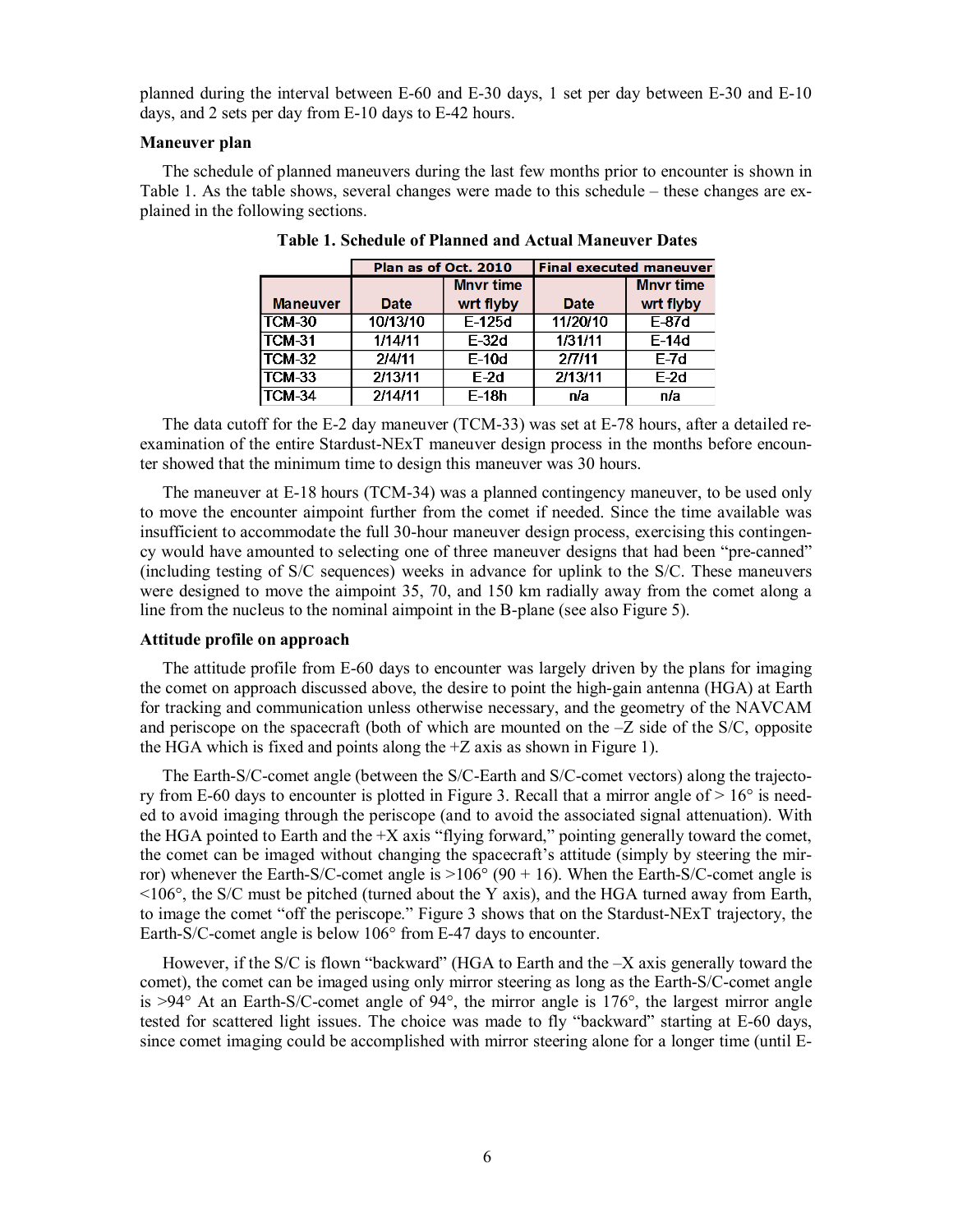21 days) in this attitude. After E-21 days, pitch walks were needed (turning the HGA away from Earth) for comet imaging while flying "backward."

To accommodate plans for comet imaging every two hours, a repetitive 2-hour block of activities was designed for use after E-21 days in which 10 minutes were allocated for comet imaging, 20 minutes to walk to point the HGA to Earth, 70 minutes for tracking and downlinking of images, and 20 minutes to walk back to imaging attitude for the next set of images.

An attitude "flip" (180 $^{\circ}$  yaw about the Z-axis) was planned at E-3 days to allow viewing of the comet while "flying forward," to minimize the number of attitude changes needed close to the encounter. Near closest approach, flight with Whipple shields pointing along the velocity vector was required to protect the spacecraft.



**Figure 3. Earth-S/C-Comet angle from E-60 days to encounter**

#### **OPERATIONAL ISSUES AND RESPONSES (AKA "WHAT ACTUALLY HAPPENED")**

Things did not always go as planned on Stardust-NExT, providing ample opportunities to show that *an experienced team able to respond with flexibility can be critical to mission success.* The value of this lesson was driven home repeatedly in different ways and at different times during the Stardust-NExT mission.

#### **Effects of unbalanced thrusters**

One important lesson learned repeatedly on Stardust-NExT was that *the use of unbalanced thrusters has numerous undesirable ramifications and should be avoided on future missions.* The unbalanced thruster configuration was adopted in the design stage of the Stardust spacecraft as the lowest-cost solution (in a cost-constrained environment) to minimize contamination of samples of comet and interstellar dust collected in aerogel. However, the unbalanced configuration made it necessary to model ∆V due to both ACS deadbanding and planned attitude changes (slews or walks) to accurately propagate the trajectory and ensure successful targeting. The frequent pulsing of the unbalanced thrusters, which was required to maintain pointing within a desired deadband, produced non-gravitational accelerations that over time had the largest effect on the trajectory other than gravity. <sup>2</sup> In addition to ACS deadbanding, propellant was expended for slews and walks to change attitude and TCMs (using TCM thrusters). Any changes to the mission plan that added or deleted attitude changes caused errors in the predicted trajectory. This effect changed the standard mission paradigm in which instrument calibrations and other spacecraft ac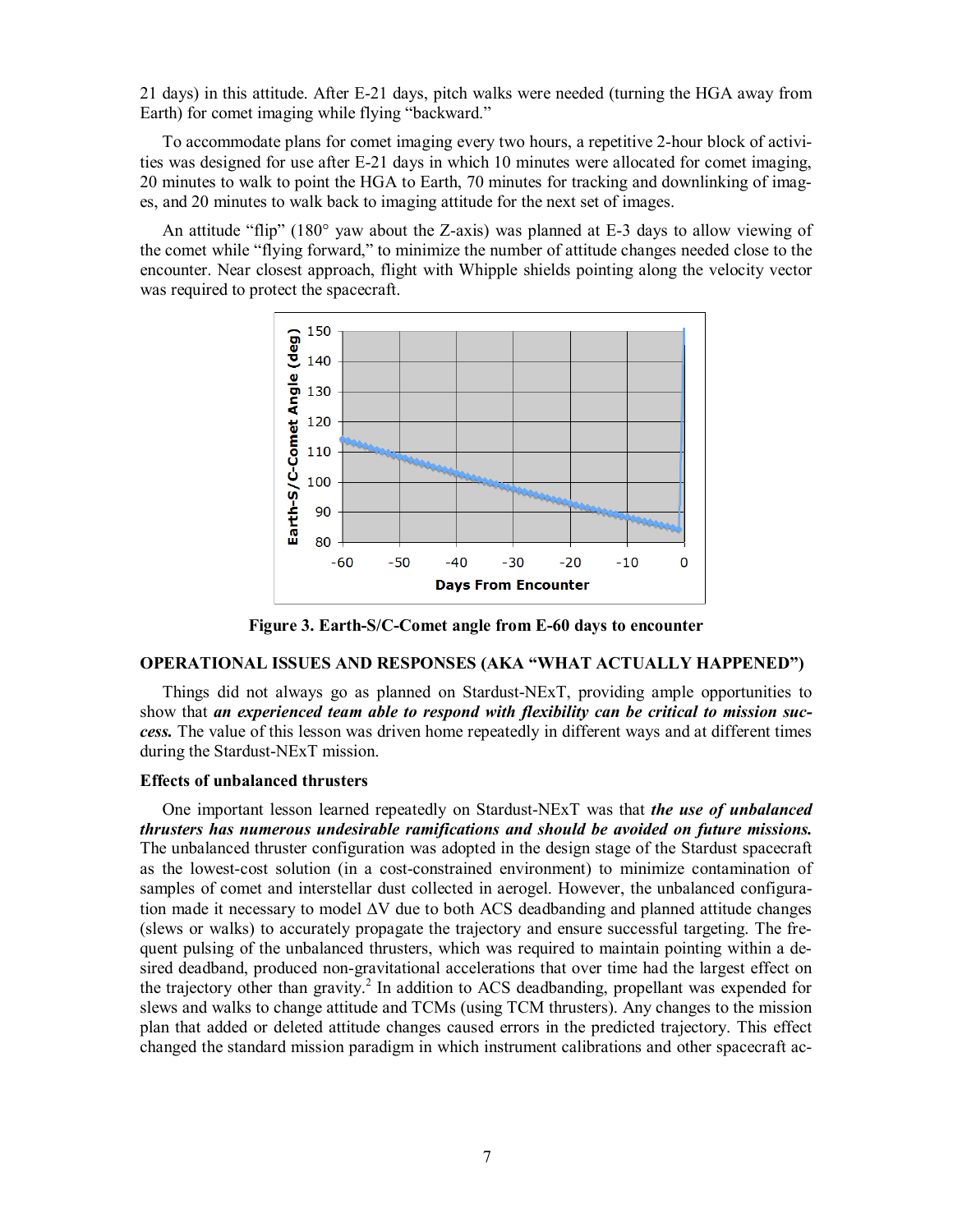tivities have no effect on navigation. In addition, unplanned events that caused thruster firings (e.g. safings) caused the trajectory to diverge from predictions.

The order of magnitude of  $\Delta V$  due to attitude changes was roughly the same as the  $\Delta V$ s of many TCMs. Consequently, the B-plane corrections at TCMs were dominated by non-random events; at every maneuver on Stardust-NExT, the design B-plane correction was greater than the 1-sigma relative orbit determination error. As a result, the TCM  $\Delta V$  allocation was not well predicted by traditional tools using formal statistics. Another undesirable side effect of the unbalanced thruster configuration was that cancellation of fuel-consuming activities to save propellant moved the predicted trajectory in the B-plane, which could increase the  $\Delta V$  required at the upcoming maneuver and prevent realization of all the expected propellant savings. The impact of the above factors over the course of the Stardust-NExT mission was magnified because of the propellant situation, discussed below.

Another consequence of the use of attitude deadbanding was smearing of images on approach to the comet. Image smear of up to twenty-five pixels was observed due to S/C attitude motion within the 0.25° deadband. Attempts were made to recover useful images from smeared ones by characterizing the stellar point-spreads in each picture and sharpening them and the comet images with deconvolution techniques. These attempts were unsuccessful due to high background noise and low comet signal. We relied instead on taking enough pictures so that we could reject those with smear greater than ten pixels. Only during the last week of approach was the comet bright enough to allow reducing OPNAV exposures to five seconds to minimize smear. *Use of reaction wheels to improve pointing stability and eliminate deadbanding provides substantially improved imaging performance.*

#### **Changes to propellant budget**

When the Stardust-NExT mission was proposed, the mission was planned using an estimate of remaining fuel onboard that was based on two methods: bookkeeping of thruster-on times since launch; and calculation from tank pressure, volume, and temperature (the "PVT" method). Later measurements using a third "Propellant Gauging System" (PGS) method yielded a substantially lower estimate of onboard propellant.

The PGS method relies on measuring the thermal response of the tank to heating and comparing the observed temperature rise to simulation results obtained from a thermal model of the tank. <sup>3</sup> Previous experience with Earth-orbiting spacecraft had shown that when the remaining propellant quantity is low, PGS is more accurate than PVT (because the sensitivity of the estimate to pressure changes decreases as propellant is depleted) or bookkeeping of thruster pulses (due to uncertainty in  $I_{sp}$  and the amount of propellant expended per pulse). The accuracy of the PGS estimate is, however, heavily dependent on the fidelity of the thermal model of the tank.

PGS testing was performed on three occasions during the Stardust-NExT mission: October 2008, May 2009, and November 2010. The onboard propellant estimates from these tests were ~3 kg lower than the estimates obtained from PVT and bookkeeping. The accuracy of the PGS estimate was confirmed at the end of the mission on 3/24/11 when a decommissioning burn exhausted all remaining propellant, at which time the PGS-based prediction was found to have been within ~0.2 kg of the actual propellant quantity. For Stardust-NExT, *the PGS method did prove to be a significantly more accurate method of measuring propellant quantity in a near-empty tank, even in the absence of dedicated thermal sensors for high-fidelity thermal modeling of the tank. Future missions should add thermal sensors to ensure the accuracy of PGS measurements.*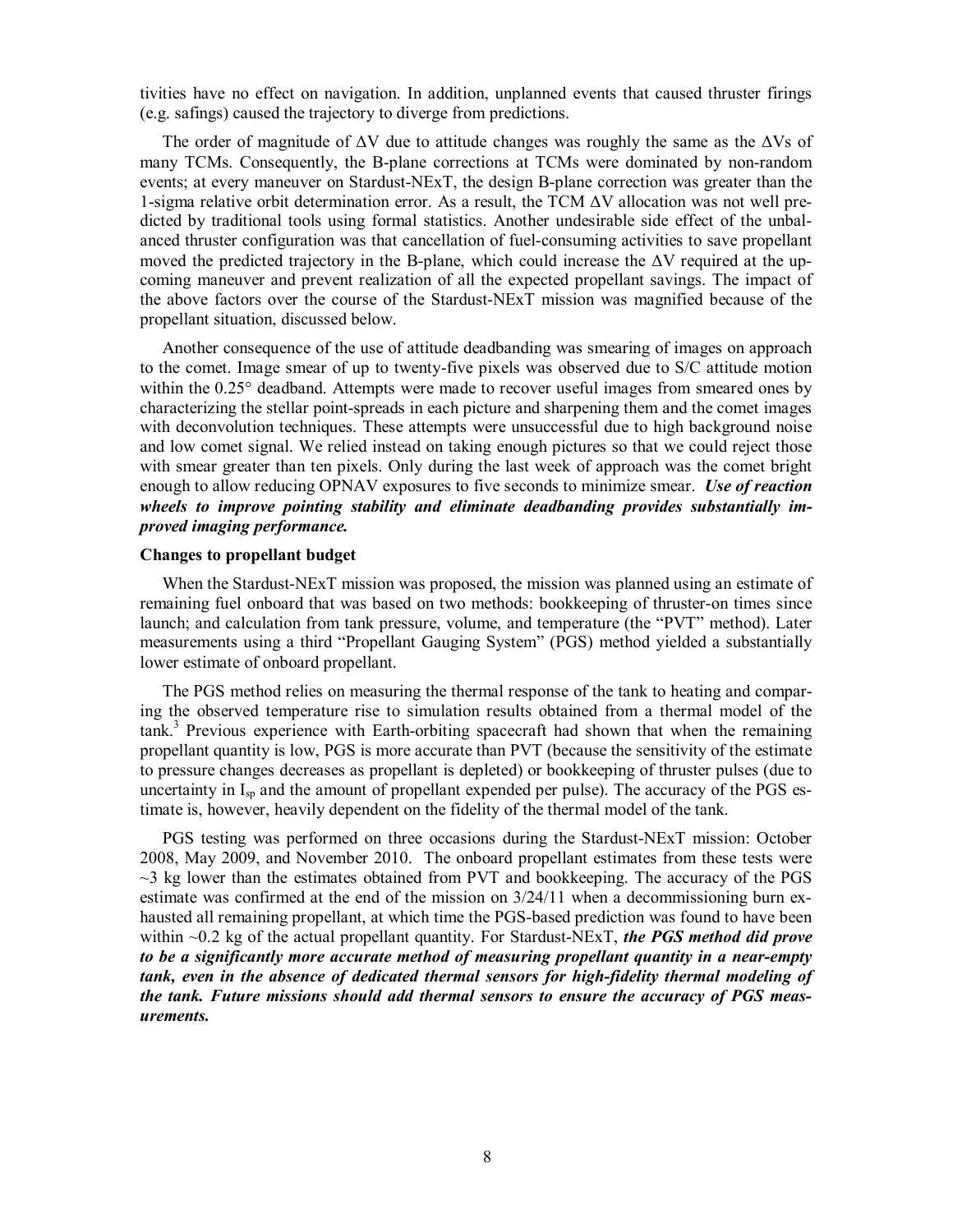Due mainly to the significant reduction in the estimated onboard propellant quantity discussed above, by the time a decision on arrival time adjustment had to be made in January, 2010, the maximum possible arrival time change at TCM-28 (the arrival time adjustment maneuver) was reduced to 7.75 hr.. At that time, the science team reported the results of an intensive, 2-year effort to predict the comet's rotation state at arrival and to recommend an arrival time adjustment if needed.<sup>4, 5</sup> This effort concluded that without an arrival time adjustment, the mission would not satisfy its performance floor objective of imaging 25% of terrain imaged by DI, and that a delay of 8 hr. would be necessary to meet the performance floor (and would also result in Sunlit viewing of the DI crater site, but on the approach asymptote instead of at closest approach as originally planned). As a result, the project made the decision to delay arrival time by 8 hr at TCM-28, with the knowledge that close monitoring of propellant consumption and predictions would be necessary for the remainder of the mission as a consequence. 6

Subsequently, it was found that the propellant cost of continuous operation of the spacecraft in 0.25° deadbanding (needed for science imaging at 2-hr intervals as planned for the last 60d before encounter) was higher than predicted. An early estimate put the number of pulses per day during 0.25° deadbanding at 400, for a total consumption of  $\sim$ 390 g at 18 mg/pulse for 65 days (E-60) days to E+5 days, allowing 5 days after encounter for transmission of science data). No extended period in 0.25° operation was planned to allow checking this estimate until a NAVCAM bake and calibration in August, 2010 (several months after TCM-28 in February, 2010), at which time the  $S/C$  was operated for  $\sim$ 4 days in 0.25 $\degree$  deadbands. This experience, acquired in an attitude different than the attitude in which the S/C would fly on approach, yielded  $\sim 630$  pulses per day on average, an increase of  $\sim 50\%$  over the earlier prediction. This result prompted an intensive effort over several weeks to reevaluate the estimated consumption in tight deadbanding during the 60 days prior to encounter. This effort resulted in an even higher estimate of  $675 \pm 75$  pulses per day, totaling  $\sim$ 790  $\pm$  87 g from E-60 days to E+5 days.<sup>7</sup> In response to this "hit" to the propellant budget, the project deleted a planned NAVCAM calibration and delayed the start of science imaging and associated 0.25° deadbanding until E-40 days to save propellant. In addition, TCM-30 was delayed from 10/13 until 11/20 to be able to incorporate the results of the above effort into the design of the maneuver.

The spacecraft experienced three safe mode entries in a period of roughly three weeks in late fall of 2010. A safe mode entry on 10/28/10 was caused by an unrequested reboot, believed to be a single event upset. Another safing on 11/11/10 was caused by a false IMU failure indication. The last of the trio of safings was on 12/10/10, due to a MEEB (memory error external bus) upset, which required a cold reboot of the S/C. This was accomplished on  $1/4/10$ . These, like all safe mode entries, expended propellant and imparted  $\Delta V$  that altered the trajectory (which had to be compensated for at the next maneuver).

The delay in detection of the comet (discussed below) also adversely impacted the propellant budget. A B-plane correction of up to several thousand km was anticipated to correct comet ephemeris error at the first maneuver after measurements from OPNAV images became available to augment radio data. The original plan assumed TCM-31 on 1/14 (E-32 days) would be the first maneuver after OPNAV became available. In early January when the comet had not yet been detected, TCM-31 was delayed to 1/31 (E-14 days) and TCM-32 was delayed from 2/4 (E-10 days) to 2/7 (E-7 days), as shown in Table 1. Due to the decreased time to go to encounter, these delays necessitated an increase in propellant allocated for these maneuvers. To accommodate this increase, the start of science imaging and 0.25° deadbanding was delayed further to E-7 days.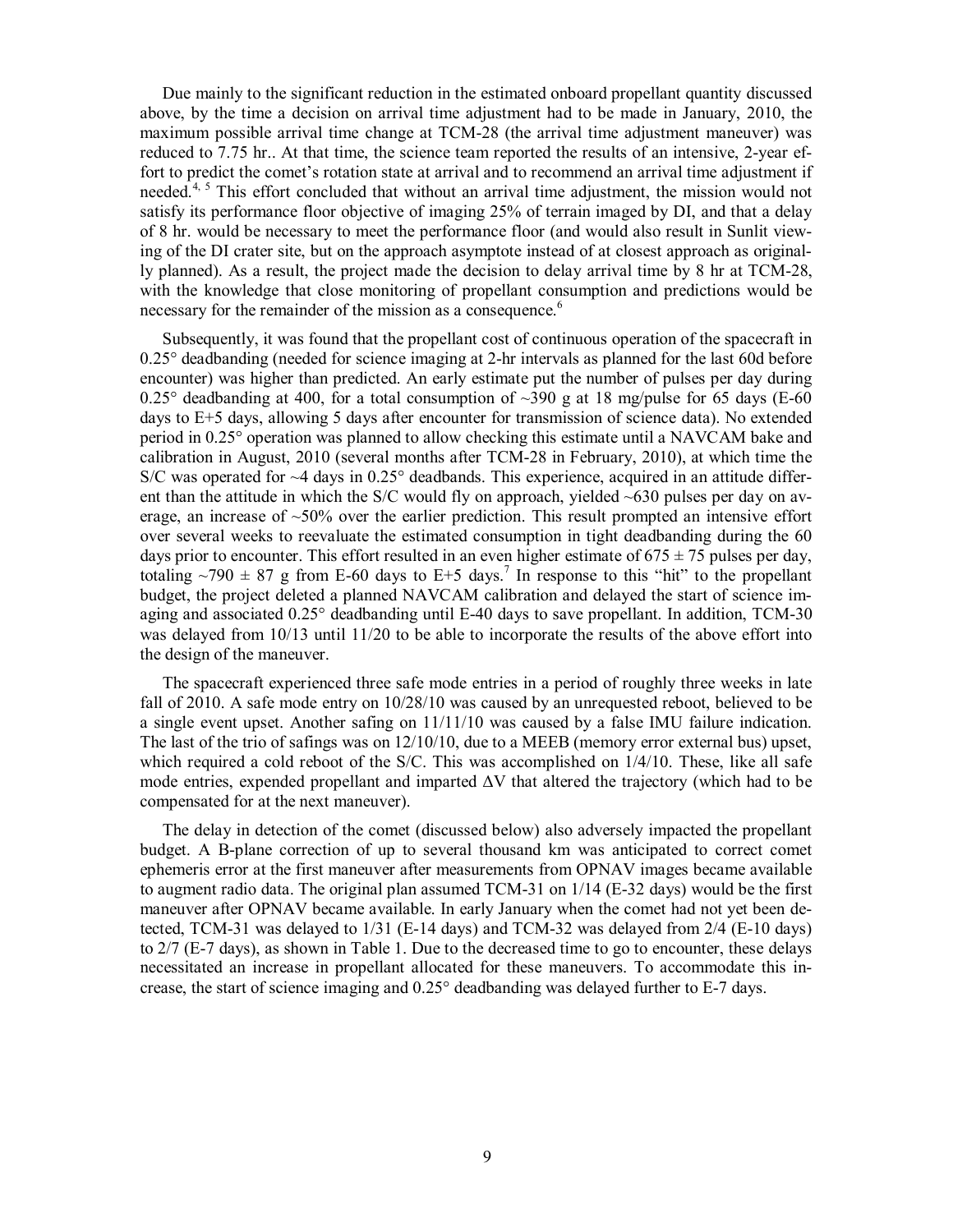#### **Delayed comet detection**

As discussed above, twice-weekly OPNAV imaging was begun at E-60 days. Initial OPNAV images did not reveal the comet, even with extensive image processing (co-adding and filtering of images, with software developed during operations). Failure to detect the comet in early images prompted a reexamination of the early prediction of comet detection, during which comparisons with the Wild 2 approach imaging helped uncover that the previous analysis had incorrectly used the total unresolved nucleus signal rather than the peak-pixel signal in computing the predicted signal-to-noise ratio. This discovery forced a revision of previous assumptions relating to comet brightness, resulting in a revised prediction of comet detection at  $\sim$ E-20 days. This teaches us to *check and recheck assumptions that form the basis for mission planning* (in this case, comet brightness calculations).

Complicating factors impacting optical navigation were NAVCAM pattern noise and image smear due to deadbanding (both of which rendered some images unusable as discussed above). Stray light contamination arose as an additional factor, rendering more images unusable.

During the prime mission, it was observed that at some S/C attitudes and scan mirror angles, stray light scattered into the camera from undetermined spacecraft structures and produced increased background noise in images that sometimes varied in a complex way over timescales of several minutes. A calibration had been done at an attitude believed to be representative of the attitude that would be used on approach (flying "forward") - this showed no stray light at a mirror angle of 176°. However, the attitude flown on approach ("backward") was not the same as the one flown during the calibration. A significant increase in background noise was noted in images taken between 1/8 and 1/17 at mirror angles greater than 168° that made those images unusable. A test confirmed that a scan mirror angle of 160° produced acceptable levels of background noise, following which the attitude profile was changed starting 1/18 (E-27 days) to fix the mirror angle at 160° and initiate spacecraft pitch walks, producing usable images again. This experience reinforces the credo of *"test as you fly" (the specific corollaries of which here are "fully characterize scattered light in all important S/C attitudes" and "don't skimp on critical calibrations in flight"*). Subsequently, a background estimation technique was developed in which the median value of each pixel across a set of 8 images shuttered close together in time was determined, and that median subtracted from each of the images (made possible by the deadband motion moving the comet image locations from frame to frame so they generally did not overlap). This virtually eliminated the scattered light pattern and also completely removed the pattern noise spikes, providing another illustration of the value of an experienced team capable of flexible response to issues on the fly, and also teaching us to *have a wide variety of tools and algorithms developed and available whether you think they'll be needed or not.*

Detection of the comet was reported on 1/20 (E-25 days), after changing the attitude profile to fix the scan mirror angle at 160°. However, by 1/31 (E-14 days), stray light contamination reappeared in images. On 2/1/11, the project decided to execute the attitude "flip" several days earlier than planned, on E-8 days instead of E-3 days, to be able to image the comet at well-characterized attitudes and mirror angles at which stray light contamination would not be an issue.

## **Adjustment of image window sizes**

In mid-January, operating at a mirror angle of  $160^{\circ}$ , differences of  $\sim 50{\text -}60$  pixels were noted between actual and predicted positions of the comet in images. These differences, in addition to the  $\sim$ 75 pixel uncertainty in the position of the comet due to 0.25 $^{\circ}$  deadbanding, caused concern about the possibility of missing the comet in images. Camera–mirror misalignment was investigated as an error source. This misalignment is a function of mirror angle and was calibrated dur-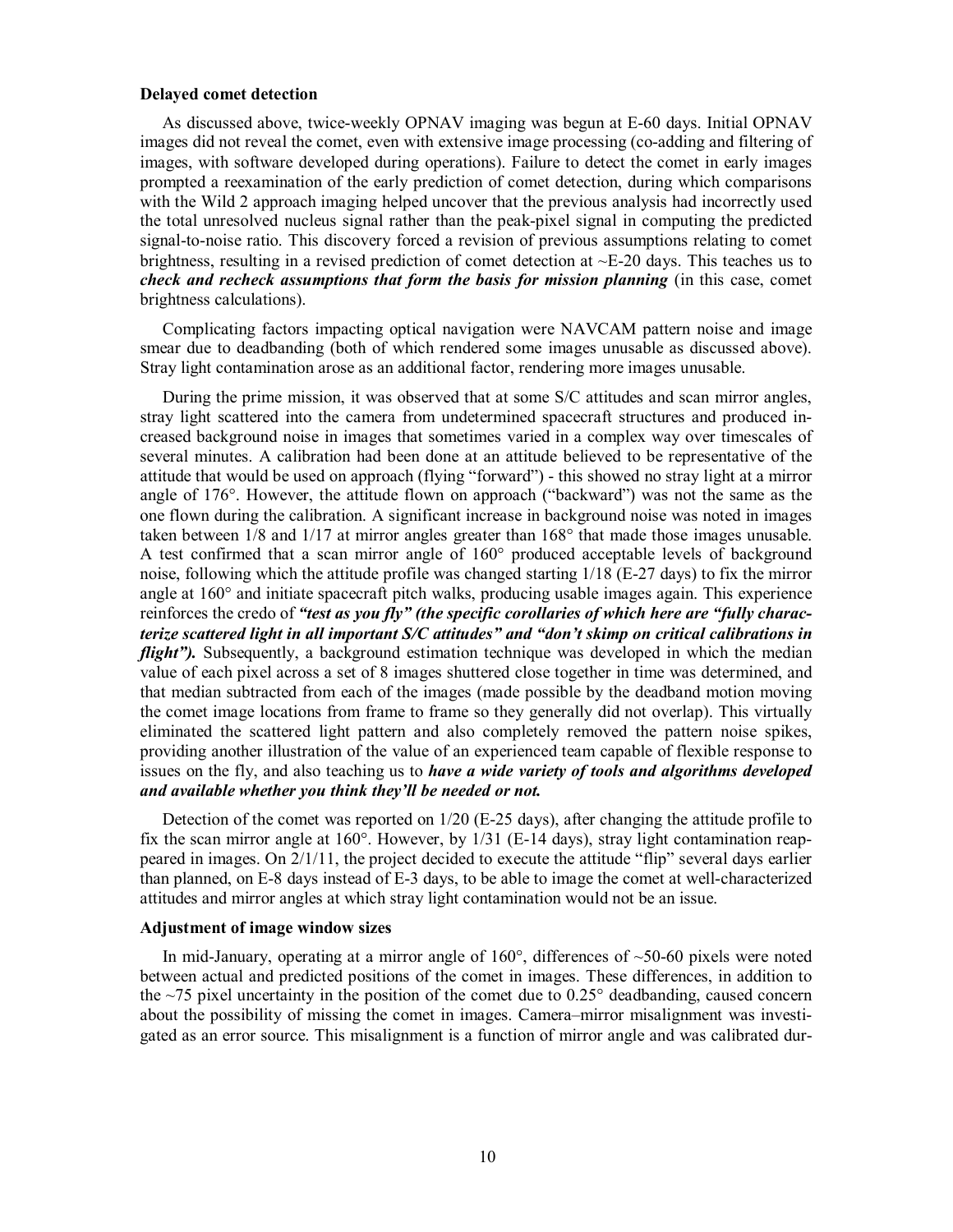ing the prime mission; however, the calibration was poor beyond mirror angles of  $\sim$ 130 $^{\circ}$  due to stray light contamination of calibration images. In the process of revisiting this calibration, an apparent error was found in the code used on the ground to calculate the predicted position of objects in the camera FOV, and the code was changed. However, the first set of images using predictions made with the revised code (shuttered on 1/24) missed the comet. Upon again rechecking the code, the original code was found to be correct, and its use was restored for subsequent images. This reinforces that *deliberation and thorough testing are essential before making any code change*.

In order to assure that future images would contain the comet with adequate margins, the decision was made on 1/27 (E-18 days) to change the windowing scheme to use one window of 351x351 pixels (with no additional windows for stars in OPNAV images, since the larger 351x351 window was large enough to include stars). The larger window required increased data downlink time, but the increase could be accommodated even within the 2-hr. interval between imaging sets after the start of science imaging on 2/8. Additionally, this change significantly increased the number of images usable for OPNAV in the last week (to 96 images a day instead of 16), yielding a bounty of data but also imposing a much heavier workload on the team of OPNAV analysts processing the images. The week of imaging at 2-hr. intervals required the efforts of four OPNAV team members staffing 2-1/2 shifts per day.

Co-adding of images was required to detect the comet until E-7 days. The delay of the start of science imaging until E-7 days discussed above, which was decided on for reasons related to propellant budgeting, ultimately had little effect on science return since the images up to E-7 days produced little information of use to science. In total, 638 pictures were received during the approach to Tempel 1 (18 more were not down-linked) and 552 of them were used. The remaining 86 were unusable due to the variety of causes discussed above.

#### **Bulb mode problem**

On 2/6/11 (E-8 days, the day before the scheduled execution of TCM-32), downlinked images were damaged, with a fragment of the last previously shuttered image repeated multiple times in all the downlinked images. As part of investigating the cause, the camera was power-cycled (powered off and back on) after which an image was successfully taken and downlinked. Conclusions of a team formed to diagnose the problem concluded that Bulb mode had inadvertently been left ON on the NAVCAM. The CCD cannot be read out in Bulb mode.

Bulb mode holds the camera shutter open, permitting very long exposures. Bulb mode was also used between imaging activities early in the mission in conjunction with a narrow-band filter to protect the shutter from thermal distortion (warping of the thin shutter blades) if the camera is pointed toward the Sun during a safing event.

The decision to move the spacecraft "flip" from E-3 days to E-8 days was made on  $2/1/11$  (E-13 days) following the completion of TCM 32. Shortly after the completion of the "flip," science imaging every 2 hours was started. In the original "flip" sequence designed for execution at E-3 days, no "Bulb mode OFF" command was included, because in the original plan science imaging at 2-hr. intervals would have already been in progress, with the camera operational and Bulb mode already OFF. Moving the "flip" to E-8 days (before the start of science imaging at E-7 days) created a situation in which Bulb mode was ON at the start of science imaging. The "flip" sequence had already been tested in the Spacecraft Test Lab (STL) before the project decided to move the "flip" earlier, and with the tempo of operations activities already quite high, the value of retesting this sequence in the STL appeared low and the sequence was not retested. This experi-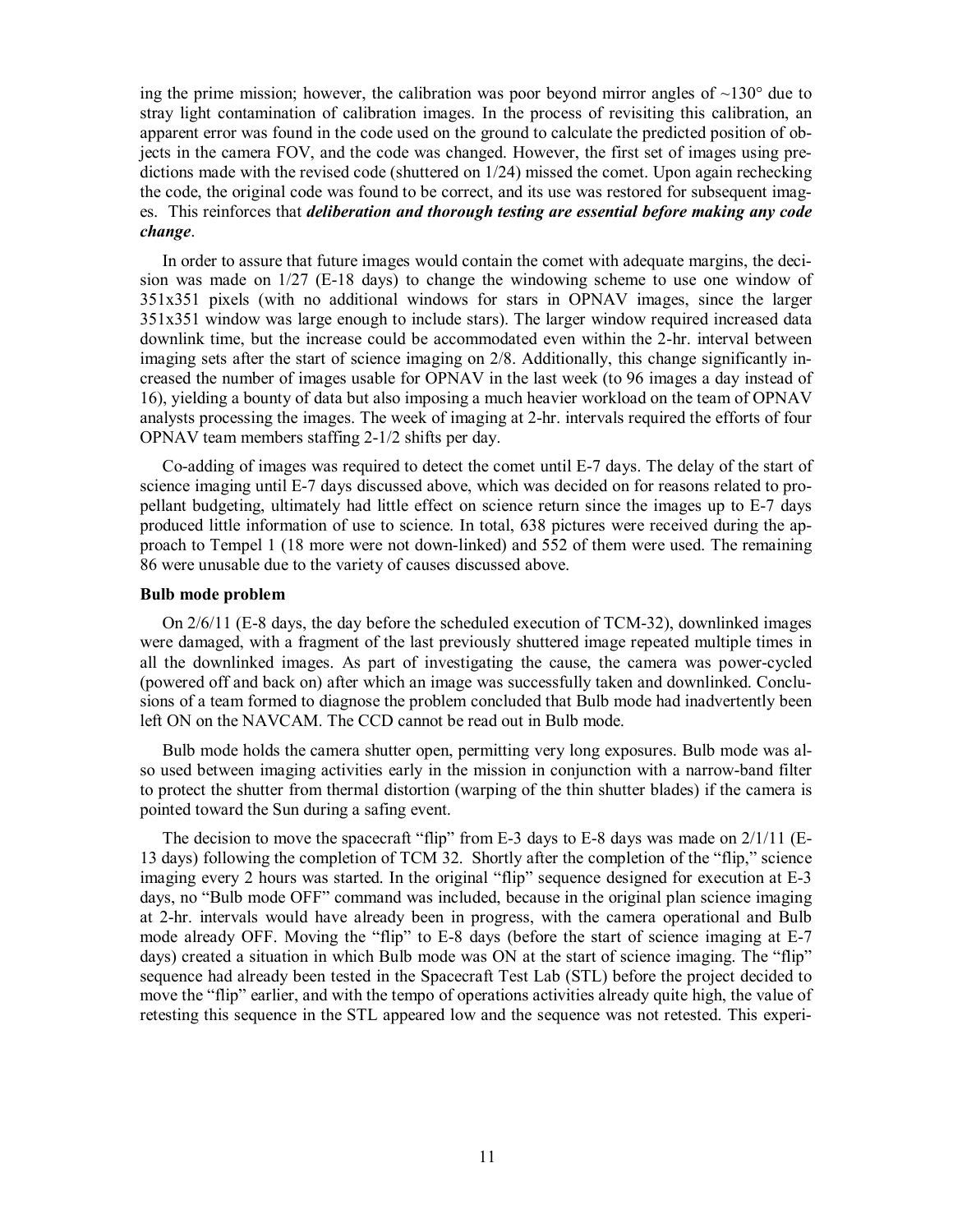## ence shows that it is important to *ensure the state of components (in this case the NAVCAM) is understood before commanding.*

#### **Final maneuver decisions**

In the final imaging schedule, images were taken at 2-hr intervals prior to E-106 hours, after which imaging was halted for 24 hours to accommodate a camera bake (the last one prior to encounter). Imaging resumed at E-82 hours and continued at 2-hr intervals until E-52 hours. Imaging was then halted for the execution of TCM-33 at E-48 hours, with one final image set shuttered at E-42 hours. The data cutoff for TCM-33 was set at E-78 hours, to allow the required 30 hours for the design and uplink of the maneuver.

As shown in Figure 4, optical navigation residuals over the last several days had developed a shape that some observers suggested was roughly sinusoidal, which was interpreted as evidence that we were seeing an offset between the center of brightness and center of mass as the comet rotated <sup>8</sup>. However, the three image sets shuttered at E-82, E-80, and E-78 hours aroused a great deal of interest in the possibility that this pattern had been broken, possibly an indication of "seeing the nucleus" clearly through the coma. The decision meeting to select a TCM-33 design occurred at E-71 hours. Although the data cutoff had already passed and the last orbit determination solution before the decision meeting had already been designed, a special effort was made to process the next few imaging sets as quickly as possible to gather all available data before the decision meeting to see if the apparent trend continued. The next several points did indeed confirm the results of the E-82, E-80, and E-78 hour images (including an indication of "flattening out" of the previous sinusoidal trend seen by some observers), After some discussion, the decision was made to design TCM-33 based on the assumption that the E-82, E-80, and E-78 hour data points were giving reliable information. Consequently, a new orbit determination solution was produced after the meeting, with these three points weighted heavily; this was used for the design of TCM-33.



#### **Figure 4. Optical navigation residuals in right ascension over last several days before encounter.**

The B-plane targeting "wedge plot" shown in Figure 5 was devised to illustrate the decision criteria adopted by the project for exercising the option to execute the TCM-34 contingency maneuver. If the best orbit determination solution after TCM-33 indicated the flyby would occur in the green region in the B-plane, no contingency maneuver would be executed; in the yellow region, the project's decision would depend on the specifics of the situation; in the red region, one of the three contingency maneuvers would be chosen and executed to best satisfy the science requirements of the mission. The lower altitude limit of the yellow region was driven by the 3.6 deg/sec angular rate limit of the scanning mirror. At our flyby speed of 10.9 km/s, this limit was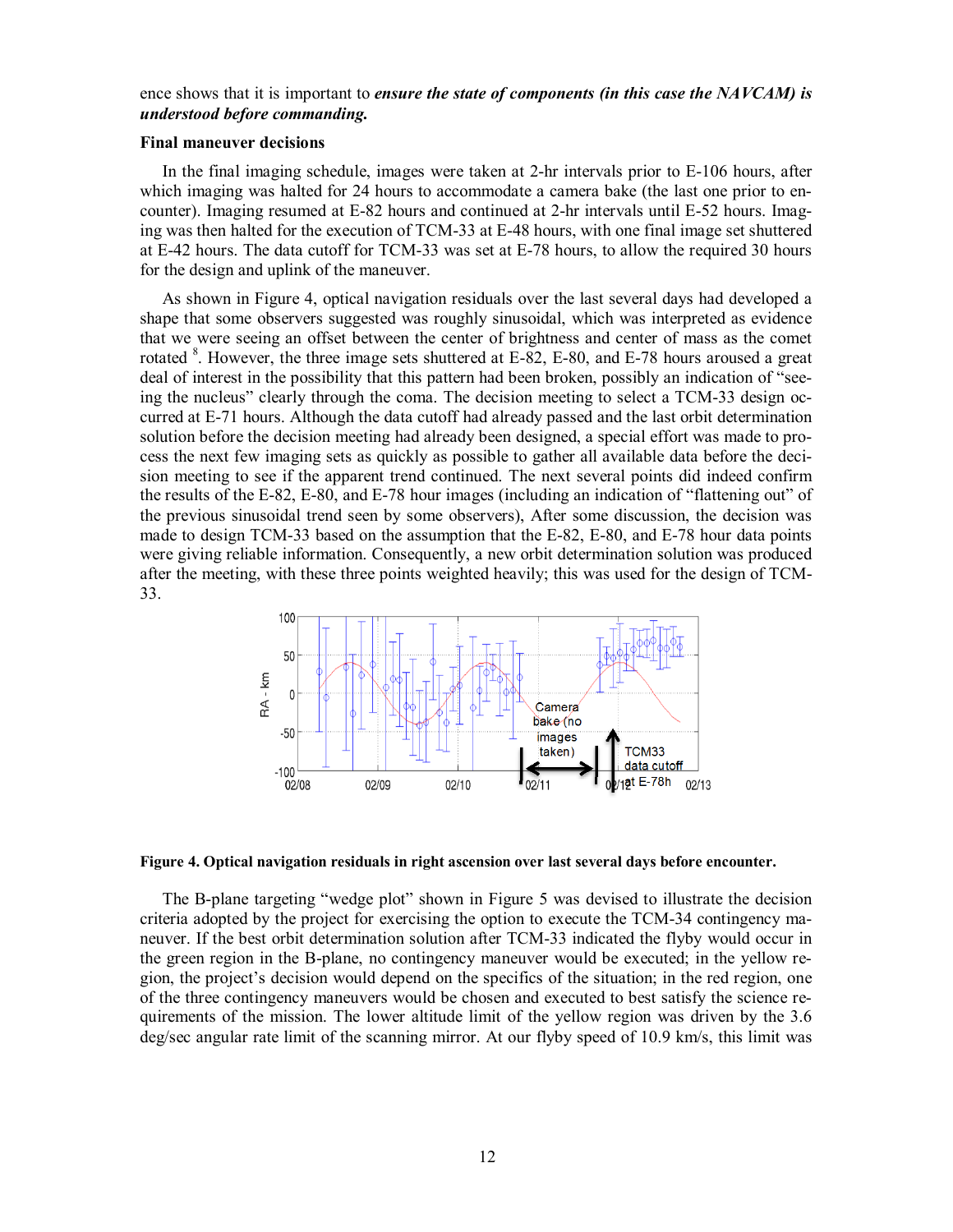reached at an altitude of 174 km. The science team set the lower altitude limit at 155 km, accepting a low probability of image smear to get a high probability of images at or near the highest possible resolution. The upper altitude limit of the yellow region was set by the requirement to obtain one stereo image pair at 320 km altitude or less (20 m/pixel or better resolution). The angular limits of the yellow region were driven by the desire to keep the solar phase angle at closest approach between 0 and 40° for proper exposures with the sequenced integration times, with the nominal trajectory targeted to 20<sup>o</sup>. As Figure 5 shows, the nominal aimpoint ("target" in the figure) coincidentally lay within  $\sim 0.1^{\circ}$  of the comet equator in the B-plane.



**Figure 5. "Wedge plot" showing decision criteria for TCM-34 contingency maneuver.**

Figure 5 also shows the post-TCM-33 orbit determination solution (the point labeled s11044q opt, surrounded by a nearly-circular blue ellipse which shows the 1-sigma B-plane uncertainty). Since this point was in the green region, no contingency maneuver was necessary. This result confirmed that the decision to base the design of TCM-33 on the assessment that the sinusoidal pattern had disappeared in the E-82, E-80, and E-78 hour images was indeed the correct decision (with high-fives exchanged all around). This experience shows us to *use as much data as practicable to inform decision making,* including available data not included in original planning. In addition, *projects that have dynamic events (such as late-breaking target ephemeris knowledge) should have a flexible, portable, and quick-turnaround process for conducting TCMs.*

#### **Autonav and operations during encounter**

The Autonav system successfully tracked the comet through closest approach, capturing the nucleus in the camera field-of-view in all 72 planned images. Post-encounter analysis showed that Autonav performed as expected, with the final state correction amounting to about 13 km crosstrack and 16 seconds in the encounter time. The crosstrack correction was almost entirely along the radial direction to the comet such that the mirror alignment attitude adjustment was less than 0.5°. Post-flyby reconstruction put the final estimate of the flyby altitude at 178 km (radius 181 km), yielding nearly the best imaging resolution possible without incurring image smear (see Fig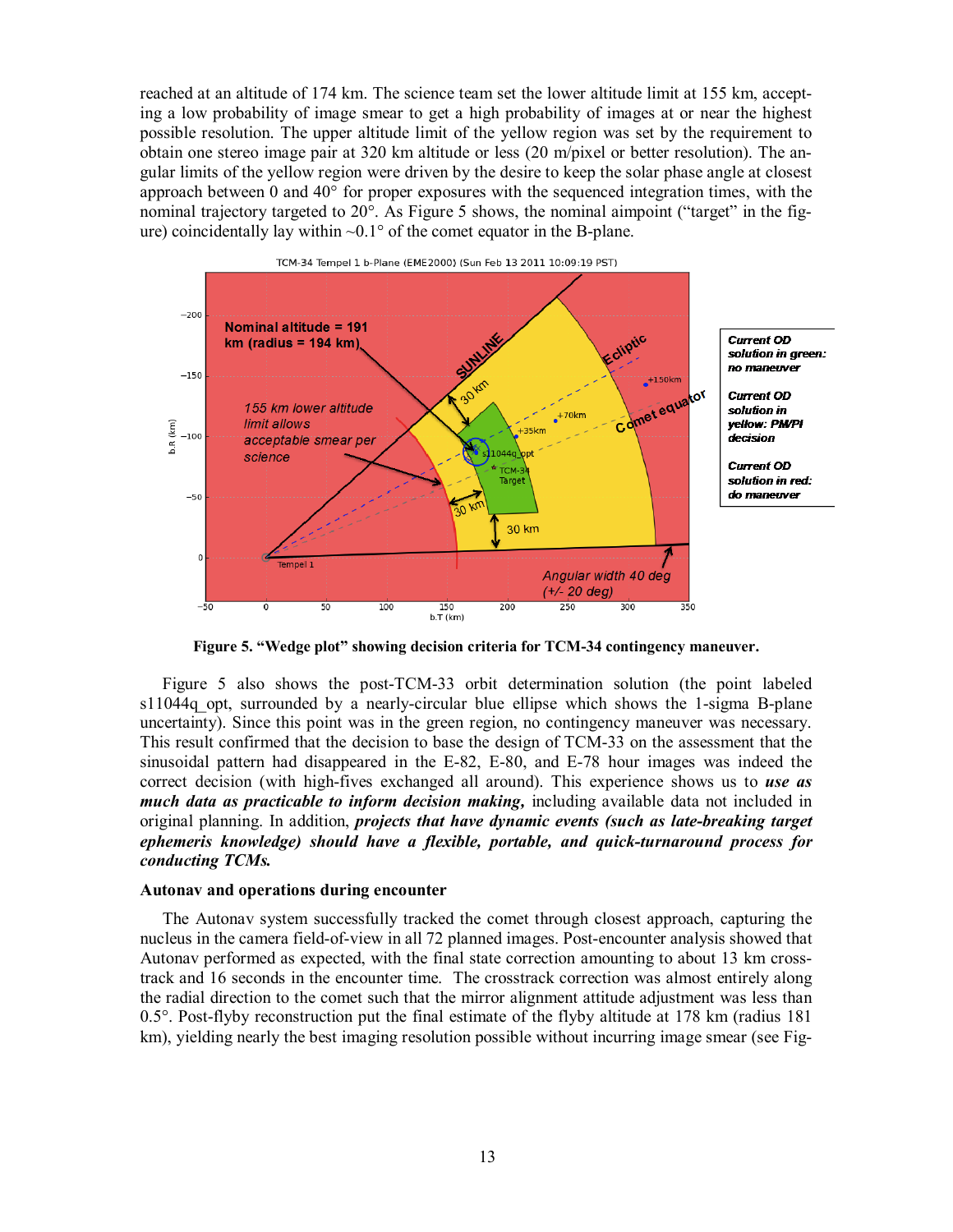ure 6). The S/C team confirmed that telemetry showed that the scanning mirror was driven right up to its angular rate limit but did not exceed the limit. In addition, comet rotation predictions turned out to be quite accurate, and we were able to image the DI impact site.

The uncertainty in the *a priori* predicted time of closest approach of several tens of seconds (1-sigma) and the lack of capability to autonomously shift sequenced event times based on the Autonav-computed actual time of closest approach made science observation sequence optimization difficult. This limitation will affect any mission with a fast flyby of a target with significant ephemeris uncertainties. For future missions, *projects should implement an onboard autonomous sequence start time adjustment capability based on Autonav ephemeris solutions for such missions.*

## **CONCLUSION**

The stunning success of Stardust-NExT, which met all of its science objectives including imaging the Deep Impact crater region, provides an outstanding example of how much "bang for the buck" can be derived from extended missions using existing assets. However, the story of Stardust-NExT is also a cautionary tale providing a reminder (if any was needed) of the value of robust resources and margins, and above all an experienced team capable of responding with flexibility and ingenuity (as this team did with replans of activities at an accelerating pace all the way to encounter, responding to multiple issues while operating with thin propellant margins, and implementing innovative image processing techniques on the fly), working together and backed by institutions with long experience in planetary missions.



**Figure 6. Stardust-NExT image of comet Tempel 1 near closest approach.** 

## **ACKNOWLEDGMENTS**

The research described in this paper was carried out at the Jet Propulsion Laboratory, California Institute of Technology, under a contract with the National Aeronautics and Space Administration.

#### **REFERENCES**

<sup>1</sup> S. Bhaskaran, J. E. Riedel, and S.P. Synnott, "Autonomous Target Tracking of Small Bodies During Flybys", Paper AAS-04-236, AAS/AIAA Astrodynamics Specialist Conference, Maui, Hawaii, February 2004.

<sup>2</sup> T. McElrath, "Stardust Spacecraft Design Implications for Mission Operations Cost and Risk," JPL Interoffice Memorandum 3430-11-v18, 16 May, 2011